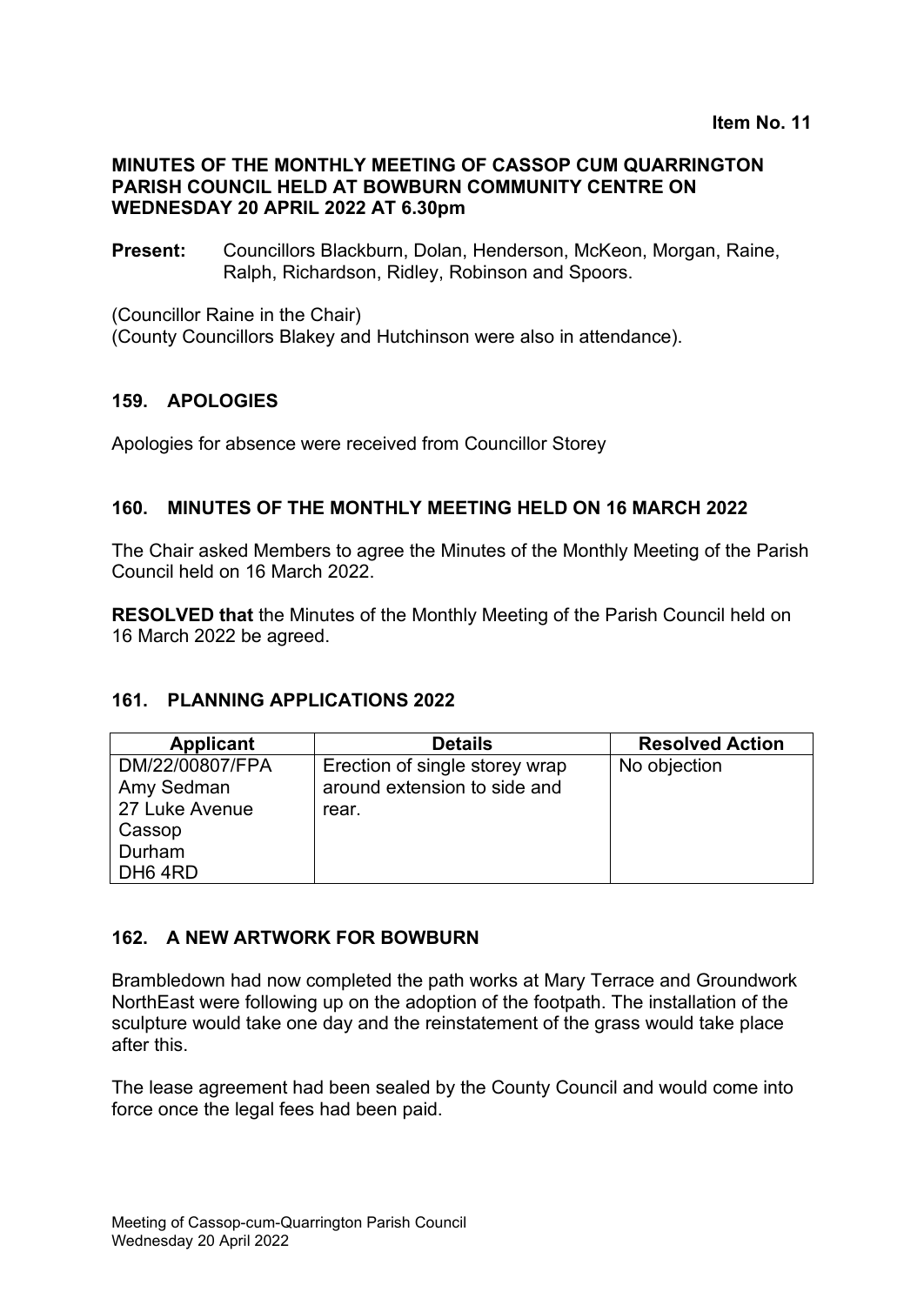The artist had advised that Dyer Engineering were progressing with the manufacture of the piece and he was hopeful that the steel would be cut ready for assembly in the next two to three weeks. He would then inspect the pieces to ensure he was happy for the sculpture to be assembled. At this stage, he did not feel able to commit to an installation date.

Members were disappointed that the artist could not confirm that the piece would be installed preferred date of 9 July 2022. It was suggested that the Parish Council could emphasise the importance of this target date with the fabricators.

**RESOLVED that** the update be noted.

## **163. FUNDING FOR THE FUN DAY**

Members were provided with an outline of funding which had been acquired by the Bowburn and Parkhill Community Partnership for the forthcoming Fun Day. On behalf of the Partnership, Councillor Richardson requested funding from the Parish Council for a four person Climbing Wall at the Fun Day costing £675 plus VAT. Although it was not in the Parish budget, it was hoped that that a shortfall might be found elsewhere to enable the Parish Council to support the Fun Day. Funding of £1000 was being provided by Citrus and Believe Housing were making a contribution of £500. The Partnership hoped to carry forward funds to plan for next year's Fun Day.

Councillor Ridley highlighted that the invoice for the Climbing Wall should be made out from the provider of the equipment direct to the Parish Council so that the VAT could be reclaimed.

**RESOLVED that** the Parish Council agree to fund the Climbing Wall to the cost of £675 plus VAT and that the provider invoice the Parish Council direct.

## **164. CLERK'S REPORT**

#### **Request from Residents of the Grange Estate**

A resident of the Grange Estate had contacted the Parish Council to ask if it could assist in getting developers to complete all of the required works so that roads on the estate could be adopted.

Members agreed to reply to the resident to advise that adoption of roads was not within the Parish Council's remit and suggesting he should encourage as many residents as possible to write to the builders of their own houses asking them to get the highways up to standard, as the roads being constructed to acceptable standards was included in the purchase price of their houses. The Parish Council also agreed to write to Durham County Council asking if the decision on the adoption could be made as soon as possible.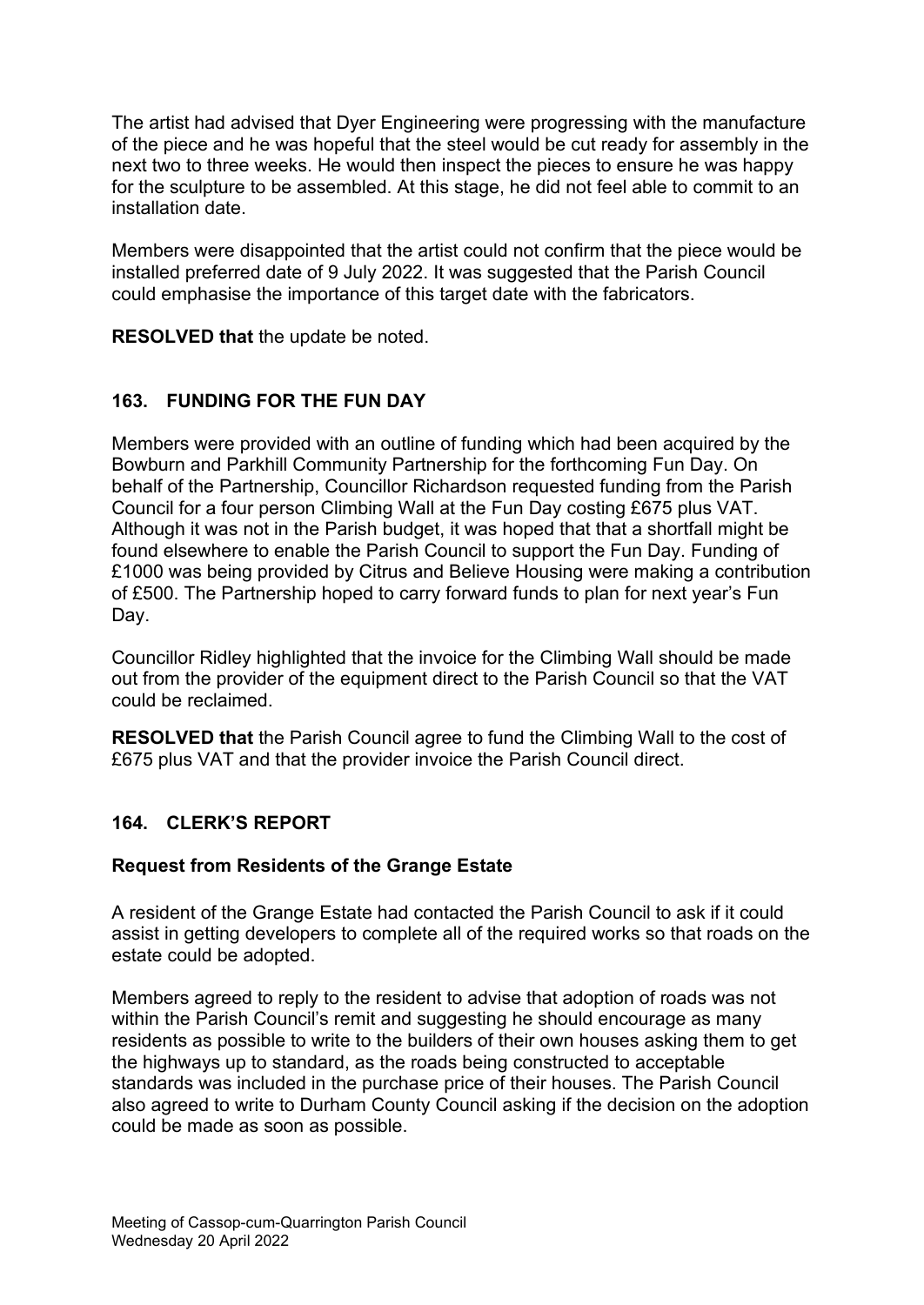RESOLVED that: -

- (i) residents be encouraged to raise the matter with the developers of the Grange Estate and also with the division councillors; and
- (ii) Parish Council express their concerns to Durham County Council about the time it has taken to upgrade the estate to an adoptable standard.

## **165. LOCAL YOUTH SERVICES**

The Youth Services report for April 2022 had been submitted to the Parish Council and it was noted that the youth clubs continued to be busy and well attended.

AAP Funding had enabled the club to have a full Easter programme which included activity sessions with Children in School years 3,4,5 & 6 across six days of the holidays. Packed lunches were provided and an activity pack which was available to all children and young people over six days.

An application would be made for funding to offer a summer holiday programme of activities for primary school children.

Cllr Robinson was concerned about the amount of litter which had been dropped by the children after they had eaten their packed lunch on their way from the Youth Club; some were accompanied by adults. He requested that the Youth Club be asked to mention this to the children and especially to the adults.

**RESOLVED that** the update be noted.

## **166. LOCAL FOOTPATHS AND RIGHTS OF WAY**

Councillor Robinson reported fly-tipping on Bridleway 36 by the Leamside Line and it was noted that County Councillor Blakey had reported it to Durham County Council.

The Chair mentioned that a tree which had fallen onto Bridleway 39 which had now been partially removed so that the pathway was now passable. Councillor Morgan asked if it would be acceptable for a local contractor to remove the tree, free of charge, in exchange for him using the timber. Due to the danger of vandals setting the tree alight, Members agreed this would be a good idea. Unfortunately there was no access from the Old Quarrington end of the track, as the farmer had put obstacles in the way to prevent people driving vehicles across his fields, and the gate at the Park Hill end was locked. County Councillor Blakey said she might have access to a key and she would try to open the gate.

**RESOLVED that** the update be noted.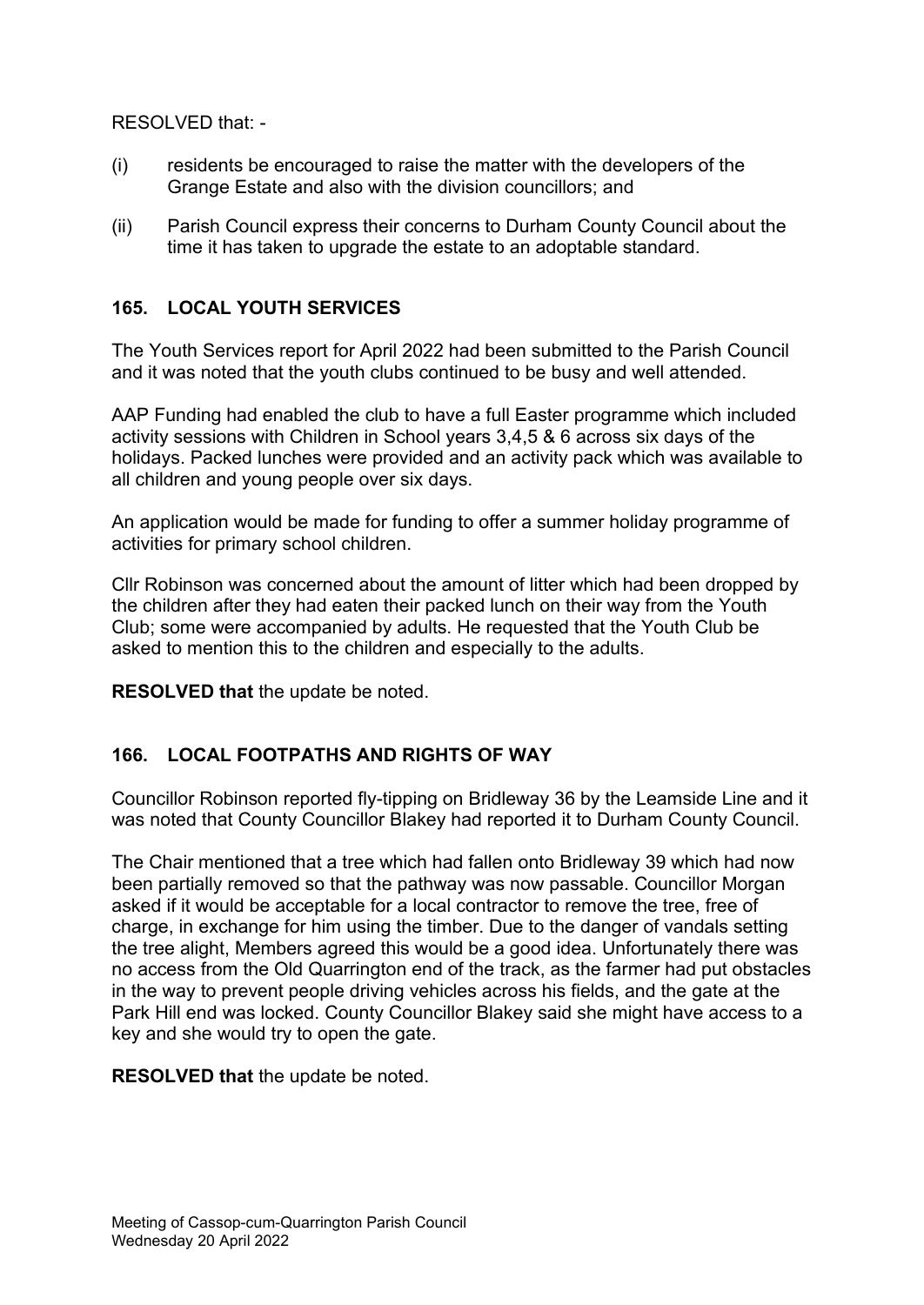# **167. ALLOTMENTS, GARAGES AND CEMETERY**

Members had previously been made aware of damage to fencing in the allotments and one quotation had been obtained for the work and a second was awaited. Another local contractor was suggested and it was agreed that he would also be approached to price the work.

It was noted that the cost of materials had continued to rise and companies were unable to honour quoted prices for extended periods.

**RESOLVED that** the update be noted.

### **168. COUNTY COUNCILLORS' MONTHLY REPORTS**

County Councillor Blakey provided updates on the following: -

- Cassop fundraising
- Concerns about protection of trees and bats at 1 Luke Ave Cassop prior to future development
- Still awaiting double yellow road markings at Cassop
- Drainage on the green at Parkhill
- Bringing the road in front of Westlands Parkhill up to adoptable status
- Increase in arson cases in Bowburn
- Youth Club fed 400 children during the holidays
- Durham County Council would submit five bids to the Levelling Up Fund on 8 July, one of which was for the Relief Road for Bowburn. The Bowburn bid was the only one with matched private finance from Citrus (Integra 61), and the only one for highways which could give it priority.

**RESOLVED that** the update be noted.

## **169. GENERAL CORRESPONDENCE RECEIVED (SURFACE MAIL)**

| <b>Correspondence Received from</b> | <b>Details of Information</b>                                                                               |
|-------------------------------------|-------------------------------------------------------------------------------------------------------------|
| <b>Durham County Council</b>        | Public Path Diversion and Definitive Map and<br>Statement Modification Order 2022 - Public Footpath<br>No.1 |

## **170. ACCOUNTS (EXPENDITURE)**

| Name          | <b>Description</b>       | <b>Other Details</b>   | Cheque No. |        |
|---------------|--------------------------|------------------------|------------|--------|
| Gillian Kelly | Salary (paid net of tax) | 1 – 31 April 2022      | 050248     | 781.74 |
| 66            | Mileage/Parking Fees     | 34 miles @ 45p         | $\epsilon$ | 15.30  |
| "             | Printina                 | Instant Ink Cartridges | "          | 4.49   |
| "             | Postage - Special        | Lease Agreement        | "          | 7.65   |
|               | <b>Delivery</b>          |                        |            |        |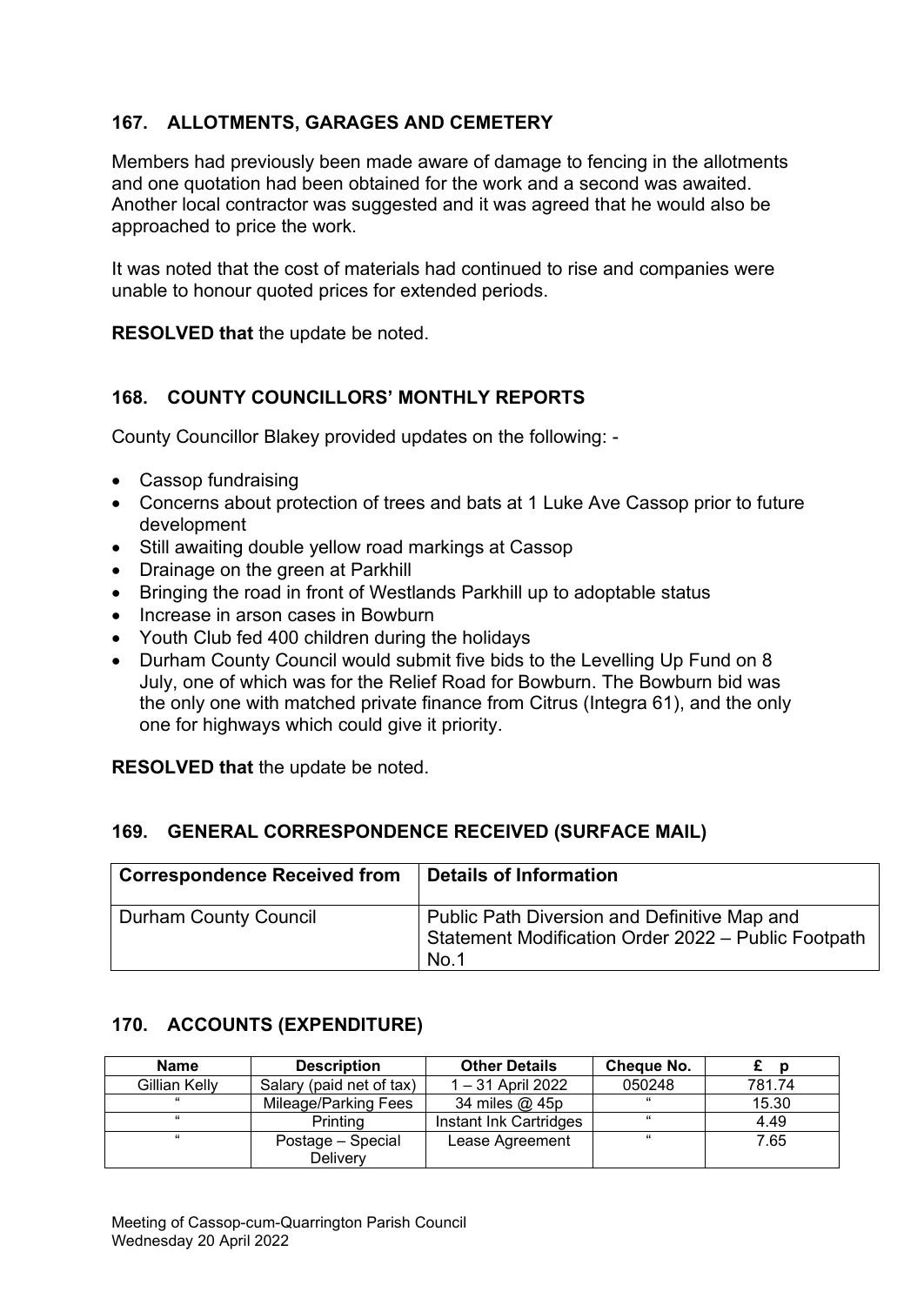| £                        | <b>Stamps</b>                                  | 100 @ 66p                | $\Omega$             | 66.00   |
|--------------------------|------------------------------------------------|--------------------------|----------------------|---------|
| $\alpha$                 | Stationery                                     | Envelopes                |                      | 2.50    |
| HM Revenue &             | Income Tax and NI<br><b>Monthly Deductions</b> |                          | 050250 (part)        | 159.40  |
| Customs                  | (G Kelly) (April 2022)                         | Deduction                |                      |         |
| HM Revenue &             | <b>Monthly Deductions</b>                      | Income Tax               | 050250 (part)        | 19.00   |
| Customs                  | (A Shutt) (March<br>Deduction<br>2022)         |                          |                      |         |
| <b>Andrew Shutt</b>      | <b>Monthly Fee</b>                             | Allotment                | 050249               | 95.00   |
|                          | (March 2022)                                   | Superintendent           |                      |         |
|                          |                                                | (gross)                  |                      |         |
| D J Evans Youth          | <b>Local Youth Services</b>                    | Salary Costs etc.        | 050251               | 3468.09 |
| Club                     |                                                | (March 2022)             |                      |         |
| Max Recycle              | Waste Services -                               | <b>Bowburn Cemetery</b>  | 050252               | 1086.28 |
|                          | <b>Annual Fee</b>                              |                          |                      |         |
| $\alpha$                 |                                                | <b>VAT</b>               | $\pmb{\mathfrak{c}}$ | 217.26  |
| Andrew McKeown           | <b>Bowburn Artwork</b>                         | <b>Third Payment</b>     | 050253               | 6750.00 |
| a.                       | π                                              | <b>VAT</b>               | π                    | 1350.00 |
| <b>Groundwork North</b>  | <b>Bowburn Artwork</b>                         | Project Management       | 050254               | 6743.00 |
| East                     |                                                | Fees                     |                      |         |
|                          | $\overline{u}$                                 | <b>VAT</b>               | $\overline{a}$       | 1348.60 |
| Durham County            | <b>Bowburn Artwork</b>                         | <b>Legal Fees</b>        | Via BACS             | 745.00  |
| Council                  |                                                |                          |                      |         |
| <b>Bowburn Village</b>   | Bowburn Interchange                            | Newsletter 51            | 050255               | 200.00  |
| Celebration              |                                                |                          |                      |         |
| Durham County<br>Council | Licence to occupy<br>land off Durham Road      | April 2022-March<br>2023 | 050256               | 65.00   |
| <b>CDALC</b>             | <b>AGAR Training</b>                           | Parish Clerk             | 050257               | 10.00   |
|                          |                                                |                          |                      |         |
| <b>AR</b>                | Bowburn Fun Day                                | <b>Climbing Wall</b>     | 050258               | 675.00  |
| Entertainments           |                                                |                          |                      |         |
| Ltd<br>$\overline{a}$    | $\overline{a}$                                 | <b>VAT</b>               | $\overline{a}$       | 135.00  |
|                          |                                                |                          |                      |         |
|                          |                                                |                          |                      |         |

**RESOLVED that** these items of expenditure be noted.

# **ACCOUNTS (INCOME)**

## **9 MARCH 2022 – 12 APRIL 2022**

| <b>Name</b>               | <b>Description</b>          | <b>Details</b>          |          |
|---------------------------|-----------------------------|-------------------------|----------|
| <b>North East Granite</b> | First Inscription -<br>Hann | <b>Bowburn Cemetery</b> | 10.00    |
| Durham County<br>Council  | <b>Annual Precept</b>       | 2022/2023               | 69786.35 |

# **171. DATE OF NEXT MONTHLY MEETING**

Agreed that the date of the next Monthly Meeting is to be Wednesday 18 May 2022 at 6.30pm at Bowburn Community Centre.